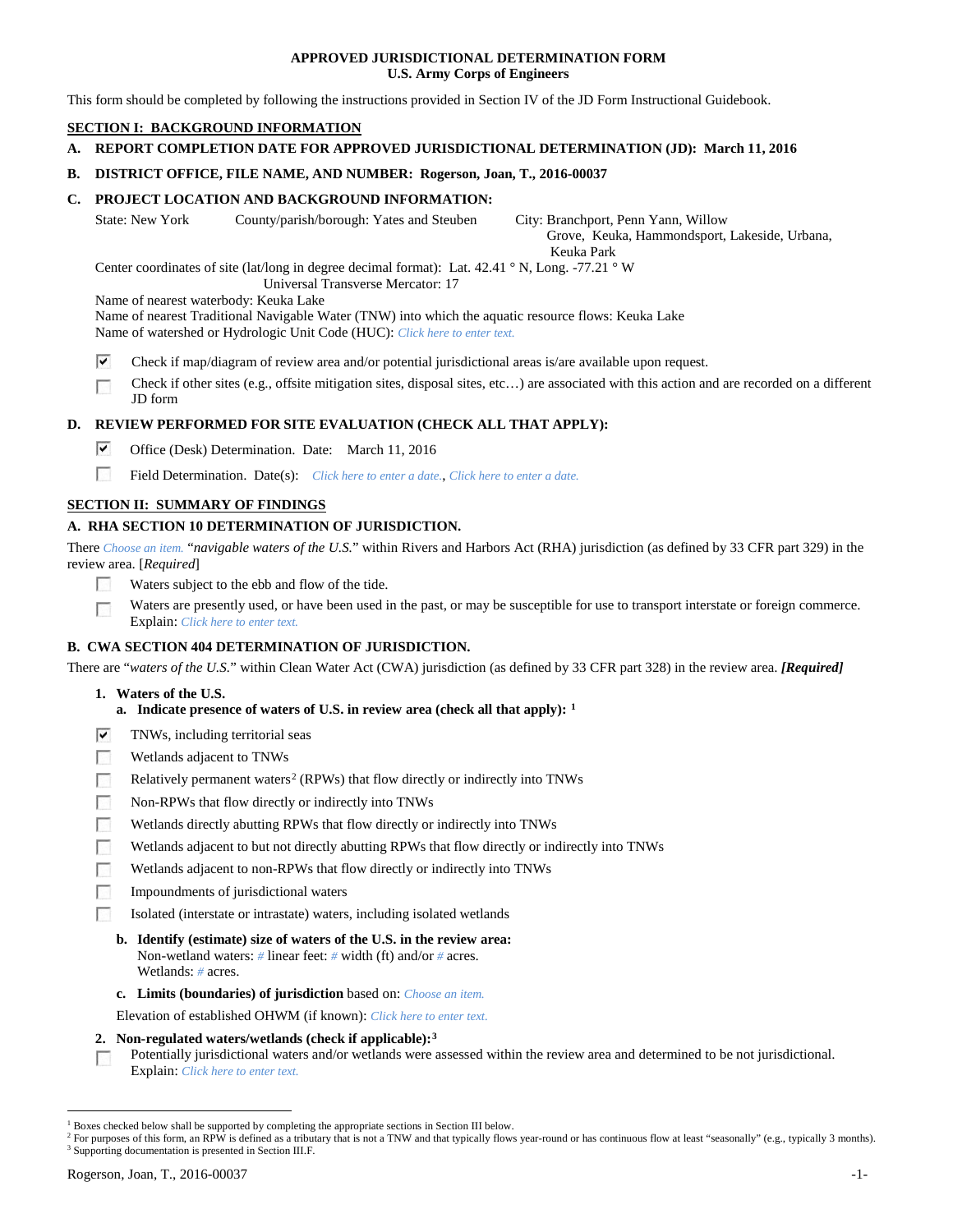## **SECTION III: CWA ANALYSIS**

## **A. TNWs AND WETLANDS ADJACENT TO TNWs**

**The agencies will assert jurisdiction over TNWs and wetlands adjacent to TNWs. If the aquatic resource is a TNW, complete Section III.A.1 and Section III.D.1. only; if the aquatic resource is a wetland adjacent to a TNW, complete Sections III.A.1 and 2 and Section III.D.1.; otherwise, see Section III.B below**.

**1. TNW** 

Identify TNW: Keuka Lake

Summarize rationale supporting determination:

- 1. The physical characteristics, including its depth and size, indicate that the waterbody has the capacity to be navigated by watercraft.
	- i. Keuka Lake is 715 feet above sea level, 19.6 miles long, 1.9 miles wide (average) and a maximum depth of 183 feet.
	- ii. Keuka Lake is among the third largest of the glacial formed Finger Lakes.
	- iii. Keuka Lake's substantial length, width and depth provide adequate capacity to be navigated by watercraft.
- 2. The waterbody is currently used for activities involving navigation and interstate commerce, such as recreational commercial navigation.
	- i. Keuka Lake currently serves as a recreational lake for people interested in boating, fishing swimming, etc. Recreational boats that can navigate the lake can range from canoes to small/medium power and sail boats. The lake's depth and width allow easy navigation for boats from the southern to the northern part of the lake.
	- ii. There are no natural or man made barriers throughout the lake that could impede navigation.
	- iii. Several public boat launches provide easy access for water related recreation.
	- iv. Numerous private boat docks exist along the lake.
	- v. Several marinas and public parks are located along the lake shoreline.
	- vi. Keuka Lake's water is very clear and well oxygenated at all depths, enabling fish to occupy both shallow and deep water habitats. The Lake has excellent Lake Trout and Smallmouth Bass fishing. Also, an occasional northern pike and panfish including yellow perch, bluegills, pumpkinseed, rock bass and black crappie are also available. In 1980, the NYS Department of Conservation began stocking Keuka Lake with Brown Trout.
	- vii. Keuka Lake serves as a public water supply for Hammondsport, Branchport, Penn Yan and Keuka College.
- Conclusion: Collectively, the above discussed factors demonstrate that Keuka Lake is navigable-in-fact, resulting in its designation as a TNW for purposes of CWA jurisdictional determinations and currently used in interstate or foreign commerce associated with commercial recreational navigation activities. This determination establishes Corps jurisdiction over this water body as a TNW under Section 404 of the Clean Water Act, pursuant to 33 C.F.R. Part 328.3(a)(1).

### **2. Wetland adjacent to TNW**

Summarize rationale supporting conclusion that wetland is "adjacent": *Click here to enter text.*

### **B. CHARACTERISTICS OF TRIBUTARY (THAT IS NOT A TNW) AND ITS ADJACENT WETLANDS (IF ANY):**

**This section summarizes information regarding characteristics of the tributary and its adjacent wetlands, if any, and it helps determine whether or not the standards for jurisdiction established under Rapanos have been met.** 

**The agencies will assert jurisdiction over non-navigable tributaries of TNWs where the tributaries are "relatively permanent waters" (RPWs), i.e. tributaries that typically flow year-round or have continuous flow at least seasonally (e.g., typically 3 months). A wetland that directly abuts an RPW is also jurisdictional. If the aquatic resource is not a TNW, but has year-round (perennial) flow, skip to Section III.D.2. If the aquatic resource is a wetland directly abutting a tributary with perennial flow, skip to Section III.D.4.**

**A wetland that is adjacent to but that does not directly abut an RPW requires a significant nexus evaluation. Corps districts and EPA regions will include in the record any available information that documents the existence of a significant nexus between a relatively permanent tributary that is not perennial (and its adjacent wetlands if any) and a traditional navigable water, even though a significant nexus finding is not required as a matter of law.**

**If the waterbody[4](#page-1-0) is not an RPW, or a wetland directly abutting an RPW, a JD will require additional data to determine if the waterbody has a significant nexus with a TNW. If the tributary has adjacent wetlands, the significant nexus evaluation must consider the tributary in combination with all of its adjacent wetlands. This significant nexus evaluation that combines, for analytical purposes, the tributary and all of its adjacent wetlands is used whether the review area identified in the JD request is the tributary, or its adjacent wetlands, or both. If the JD covers a tributary with adjacent wetlands, complete Section III.B.1 for the tributary, Section III.B.2 for any onsite wetlands, and Section III.B.3 for all wetlands adjacent to that tributary, both onsite and offsite. The determination whether a significant nexus exists is determined in Section III.C below.**

- **1. Characteristics of non-TNWs that flow directly or indirectly into TNW**
	- **(i) General Area Conditions:** Watershed size: *# Choose an item.*

<span id="page-1-0"></span><sup>&</sup>lt;sup>4</sup> Note that the Instructional Guidebook contains additional information regarding swales, ditches, washes, and erosional features generally and in the arid West.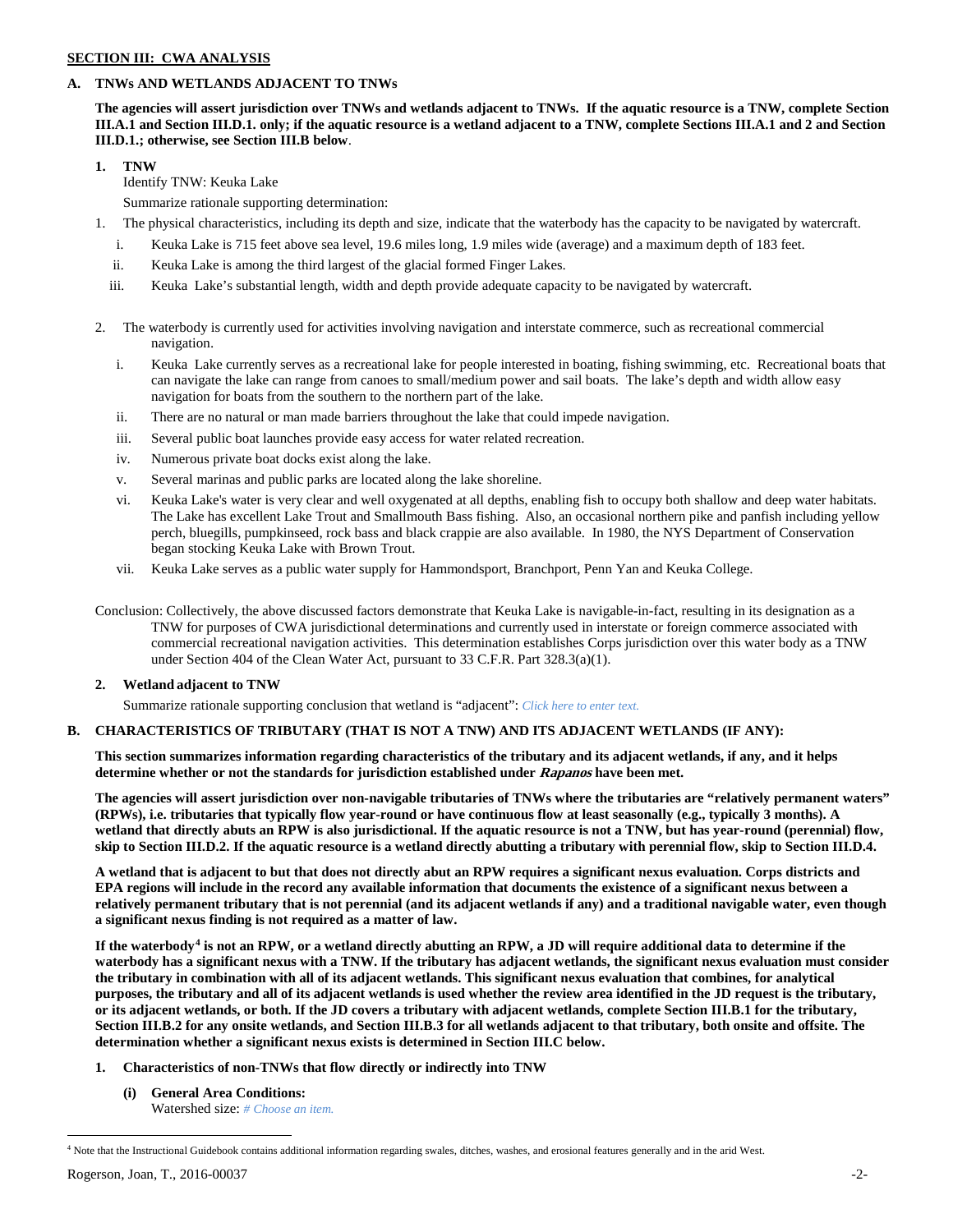Drainage area: *# Choose an item.*

Average annual rainfall: *#* inches Average annual snowfall: *#* inches

# **(ii) Physical Characteristics:**

- (a) Relationship with TNW:
	- Tributary flows directly into TNW.  $\sim$
	- $\mathcal{L}_{\rm{eff}}$ Tributary flows through *Choose an item.* tributaries before entering TNW.

Project waters are *Choose an item.* river miles from TNW. Project waters are *Choose an item.* river miles from RPW. Project waters are *Choose an item.* aerial (straight) miles from TNW. Project waters are *Choose an item.* aerial (straight) miles from RPW. Project waters cross or serve as state boundaries. Explain: *Click here to enter text.*

Identify flow route to TNW[5:](#page-2-0) *Click here to enter text.* Tributary stream order, if known: *Click here to enter text.*

(b) General Tributary Characteristics (check all that apply):

**Tributary** is: Natural

- Artificial (man-made). Explain: *Click here to enter text.*
- Manipulated (man-altered). Explain: *Click here to enter text.*

<span id="page-2-0"></span>Rogerson, Joan, T., 2016-00037 -3- 5 Flow route can be described by identifying, e.g., tributary a, which flows through the review area, to flow into tributary b, which then flows into TNW.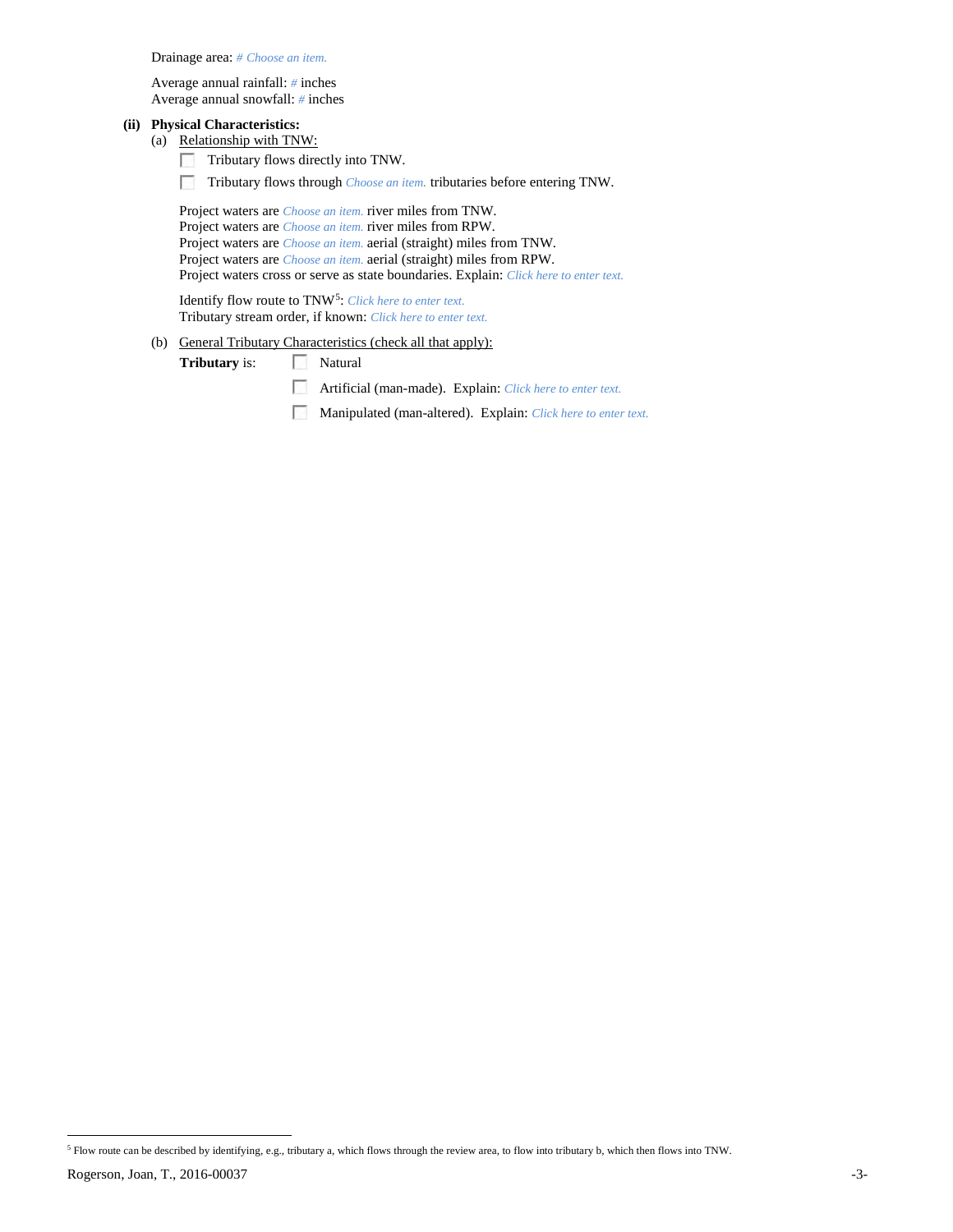|                                                                                                                                                                        | Tributary properties with respect to top of bank (estimate):<br>Average width: # feet<br>Average depth: # feet<br>Average side slopes: Choose an item.                                                                                                                                                                                                                                                                                                                                                                                                                                                                                                                                                           |  |  |
|------------------------------------------------------------------------------------------------------------------------------------------------------------------------|------------------------------------------------------------------------------------------------------------------------------------------------------------------------------------------------------------------------------------------------------------------------------------------------------------------------------------------------------------------------------------------------------------------------------------------------------------------------------------------------------------------------------------------------------------------------------------------------------------------------------------------------------------------------------------------------------------------|--|--|
|                                                                                                                                                                        | Primary tributary substrate composition (check all that apply):                                                                                                                                                                                                                                                                                                                                                                                                                                                                                                                                                                                                                                                  |  |  |
|                                                                                                                                                                        | Silts<br>Sands<br>Concrete                                                                                                                                                                                                                                                                                                                                                                                                                                                                                                                                                                                                                                                                                       |  |  |
|                                                                                                                                                                        | Cobbles<br>Muck<br>Gravel                                                                                                                                                                                                                                                                                                                                                                                                                                                                                                                                                                                                                                                                                        |  |  |
|                                                                                                                                                                        | Bedrock<br><b>B</b><br>Vegetation. Type/% cover: Click here to enter text.                                                                                                                                                                                                                                                                                                                                                                                                                                                                                                                                                                                                                                       |  |  |
|                                                                                                                                                                        | Other. Explain: Click here to enter text.                                                                                                                                                                                                                                                                                                                                                                                                                                                                                                                                                                                                                                                                        |  |  |
|                                                                                                                                                                        | Tributary condition/stability [e.g., highly eroding, sloughing banks]. Explain: Click here to enter text.<br>Presence of run/riffle/pool complexes. Explain: Click here to enter text.<br>Tributary geometry: Choose an item.<br>Tributary gradient (approximate average slope): #%                                                                                                                                                                                                                                                                                                                                                                                                                              |  |  |
| (c)                                                                                                                                                                    | Flow:<br>Tributary provides for: Choose an item.<br>Estimate average number of flow events in review area/year: Choose an item.<br>Describe flow regime: Click here to enter text.<br>Other information on duration and volume: Click here to enter text.                                                                                                                                                                                                                                                                                                                                                                                                                                                        |  |  |
|                                                                                                                                                                        | Surface flow is: Choose an item. Characteristics: Click here to enter text.                                                                                                                                                                                                                                                                                                                                                                                                                                                                                                                                                                                                                                      |  |  |
|                                                                                                                                                                        | Subsurface flow: Choose an item. Explain findings: Click here to enter text.<br>Dye (or other) test performed: Click here to enter text.                                                                                                                                                                                                                                                                                                                                                                                                                                                                                                                                                                         |  |  |
|                                                                                                                                                                        | Tributary has (check all that apply):<br>Bed and banks<br>OHWM <sup>6</sup> (check all indicators that apply):<br>clear, natural line impressed on the bank<br>the presence of litter and debris<br>changes in the character of soil<br>destruction of terrestrial vegetation<br>the presence of wrack line<br>shelving<br>vegetation matted down, bent, or absent [<br>sediment sorting<br>leaf litter disturbed or washed away<br>scour<br>sediment deposition<br>multiple observed or predicted flow events<br>water staining<br>abrupt change in plant community Click here to enter text.<br>other (list): Click here to enter text.<br>Discontinuous OHWM. <sup>7</sup> Explain: Click here to enter text. |  |  |
|                                                                                                                                                                        | If factors other than the OHWM were used to determine lateral extent of CWA jurisdiction (check all that apply):                                                                                                                                                                                                                                                                                                                                                                                                                                                                                                                                                                                                 |  |  |
|                                                                                                                                                                        | High Tide Line indicated by:<br>Mean High Water Mark indicated by:                                                                                                                                                                                                                                                                                                                                                                                                                                                                                                                                                                                                                                               |  |  |
|                                                                                                                                                                        | oil or scum line along shore objects<br>survey to available datum;                                                                                                                                                                                                                                                                                                                                                                                                                                                                                                                                                                                                                                               |  |  |
|                                                                                                                                                                        | fine shell or debris deposits (foreshore)<br>physical markings;<br>vegetation lines/changes in vegetation types.<br>physical markings/characteristics                                                                                                                                                                                                                                                                                                                                                                                                                                                                                                                                                            |  |  |
|                                                                                                                                                                        | tidal gauges                                                                                                                                                                                                                                                                                                                                                                                                                                                                                                                                                                                                                                                                                                     |  |  |
|                                                                                                                                                                        | other (list): Click here to enter text.                                                                                                                                                                                                                                                                                                                                                                                                                                                                                                                                                                                                                                                                          |  |  |
|                                                                                                                                                                        |                                                                                                                                                                                                                                                                                                                                                                                                                                                                                                                                                                                                                                                                                                                  |  |  |
| (iii) Chemical Characteristics:<br>Characterize tributary (e.g., water color is clear, discolored, oily film; water quality; general watershed characteristics, etc.). |                                                                                                                                                                                                                                                                                                                                                                                                                                                                                                                                                                                                                                                                                                                  |  |  |
| Explain: Click here to enter text.                                                                                                                                     |                                                                                                                                                                                                                                                                                                                                                                                                                                                                                                                                                                                                                                                                                                                  |  |  |

Identify specific pollutants, if known: *Click here to enter text.*

<span id="page-3-1"></span><span id="page-3-0"></span> <sup>6</sup> <sup>6</sup>A natural or man-made discontinuity in the OHWM does not necessarily sever jurisdiction (e.g., where the stream temporarily flows underground, or where the OHWM has been removed by development or agricultural practices). Where there is a break in the OHWM that is unrelated to the waterbody's flow regime (e.g., flow over a rock outcrop or through a culvert), the agencies will look for indicators of flow above and below the break. 7 Ibid.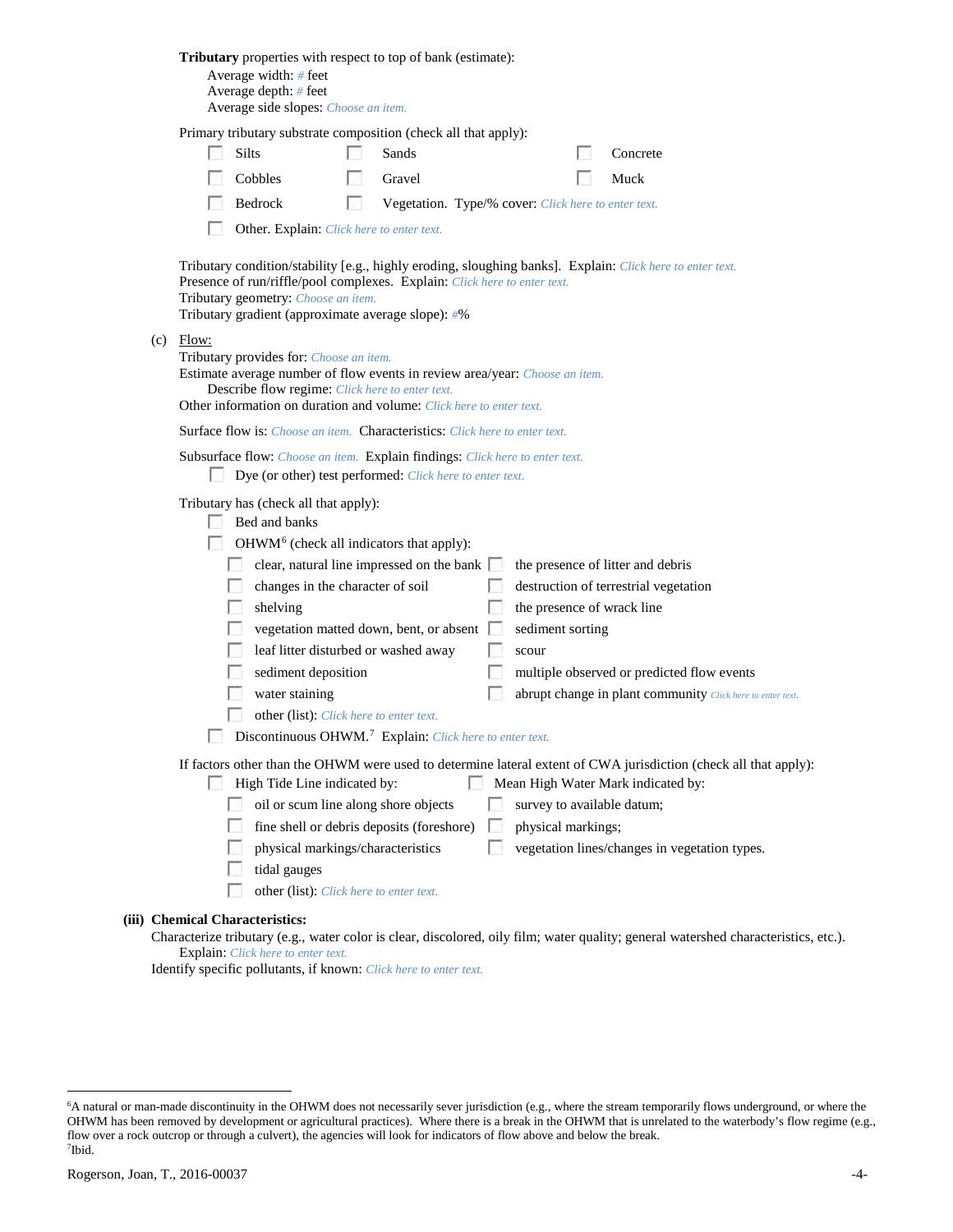### **(iv) Biological Characteristics. Channel supports (check all that apply):**

- Riparian corridor. Characteristics (type, average width): *Click here to enter text.*
- Wetland fringe. Characteristics: *Click here to enter text.*
- **Habitat for:** 
	- Federally Listed species. Explain findings: *Click here to enter text.*
	- Fish/spawn areas. Explain findings: *Click here to enter text.*
	- $\mathcal{L}_{\rm{eff}}$ Other environmentally-sensitive species. Explain findings: *Click here to enter text.*
	- $\mathcal{L}_{\mathcal{S}}$ Aquatic/wildlife diversity. Explain findings: *Click here to enter text.*

### **2. Characteristics of wetlands adjacent to non-TNW that flow directly or indirectly into TNW**

#### **(i) Physical Characteristics:**

- (a) General Wetland Characteristics: Properties: Wetland size: *#* acres Wetland type. Explain: *Click here to enter text.* Wetland quality. Explain: *Click here to enter text.* Project wetlands cross or serve as state boundaries. Explain: *Click here to enter text.*
- (b) General Flow Relationship with Non-TNW:
	- Flow is: *Choose an item.* Explain: *Click here to enter text.*

Surface flow is: *Choose an item.* Characteristics: *Click here to enter text.*

Subsurface flow: *Choose an item.* Explain findings: *Click here to enter text.*

Dye (or other) test performed: *Click here to enter text.*

## (c) Wetland Adjacency Determination with Non-TNW:

- $\sim$ Directly abutting
- Not directly abutting **1999** 
	- $\sim$ Discrete wetland hydrologic connection. Explain: *Click here to enter text.*
	- $\overline{a}$ Ecological connection. Explain: *Click here to enter text.*
	- $\mathcal{L}_{\rm{eff}}$ Separated by berm/barrier. Explain: *Click here to enter text.*
- (d) Proximity (Relationship) to TNW

Project wetlands are *Choose an item.* river miles from TNW. Project waters are *Choose an item.* aerial (straight) miles from TNW. Flow is from: *Choose an item.* Estimate approximate location of wetland as within the *Choose an item.* floodplain.

#### **(ii) Chemical Characteristics:**

Characterize wetland system (e.g., water color is clear, brown, oil film on surface; water quality; general watershed characteristics; etc.). Explain: *Click here to enter text.*

Identify specific pollutants, if known: *Click here to enter text.*

### **(iii) Biological Characteristics. Wetland supports (check all that apply):**

- Riparian buffer. Characteristics (type, average width): *Click here to enter text.*
- Vegetation type/percent cover. Explain: *Click here to enter text.*
- **Habitat for:** 
	- Federally Listed species. Explain findings: *Click here to enter text.*
	- Fish/spawn areas. Explain findings: *Click here to enter text.*
	- Other environmentally-sensitive species. Explain findings: *Click here to enter text.*
	- Aquatic/wildlife diversity. Explain findings: *Click here to enter text.*

### **3. Characteristics of all wetlands adjacent to the tributary (if any)**

All wetland(s) being considered in the cumulative analysis: *Choose an item.* Approximately (*#*) acres in total are being considered in the cumulative analysis.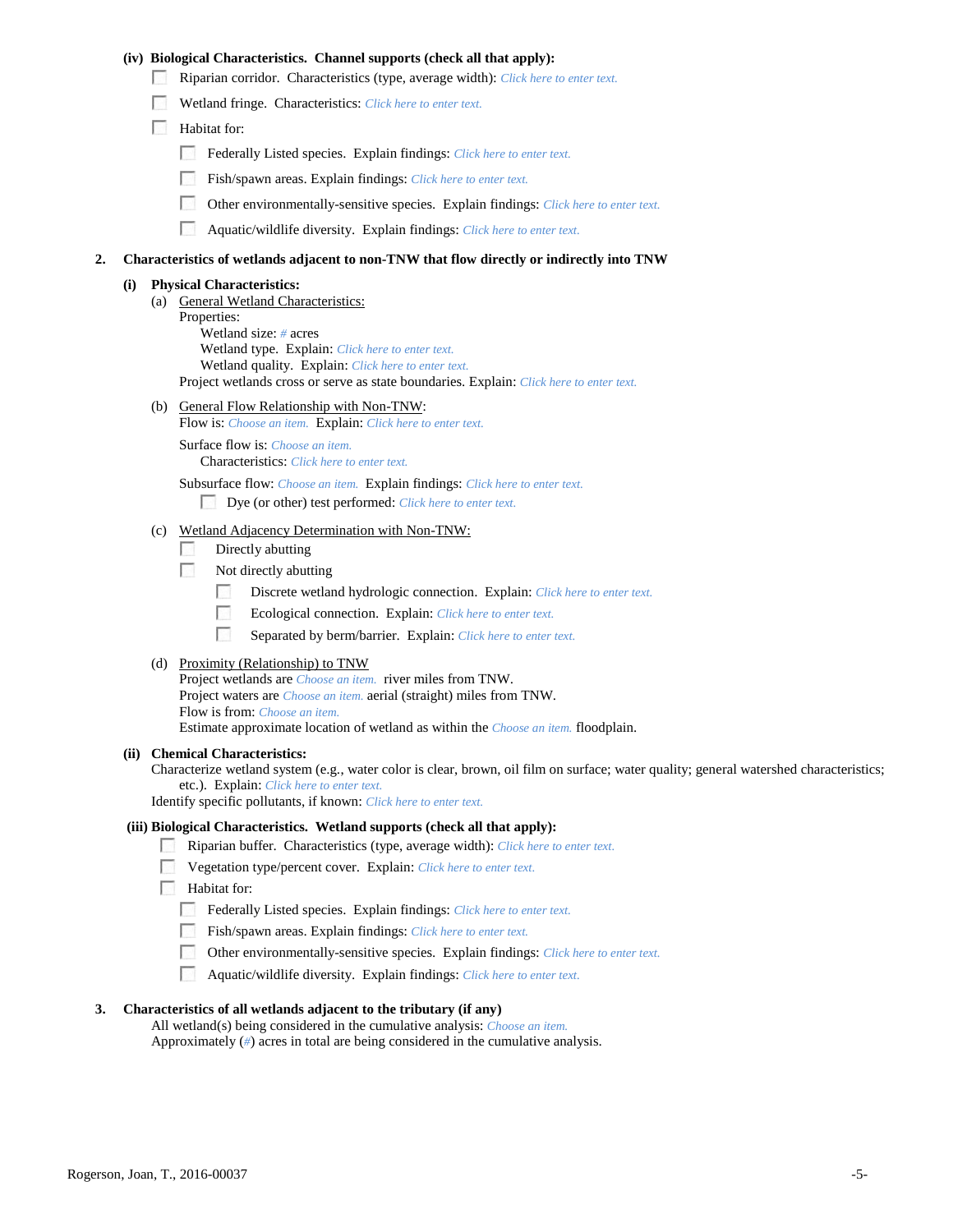For each wetland, specify the following:

| Directly abuts? $(Y/N)$ | Size (in acres) | Directly abuts? $(Y/N)$ | Size (in acres) |
|-------------------------|-----------------|-------------------------|-----------------|
|                         |                 |                         |                 |
| V/N                     |                 | Y/N                     |                 |
| V/N                     |                 | Y/N                     |                 |
|                         |                 | Y/N                     |                 |

Summarize overall biological, chemical and physical functions being performed: *Click here to enter text.*

## **C. SIGNIFICANT NEXUS DETERMINATION**

**A significant nexus analysis will assess the flow characteristics and functions of the tributary itself and the functions performed by any wetlands adjacent to the tributary to determine if they significantly affect the chemical, physical, and biological integrity of a TNW. For each of the following situations, a significant nexus exists if the tributary, in combination with all of its adjacent wetlands, has more than a speculative or insubstantial effect on the chemical, physical and/or biological integrity of a TNW. Considerations when evaluating significant nexus include, but are not limited to the volume, duration, and frequency of the flow of water in the tributary and its proximity to a TNW, and the functions performed by the tributary and all its adjacent wetlands. It is not appropriate to determine significant nexus based solely on any specific threshold of distance (e.g. between a tributary and its adjacent wetland or between a tributary and the TNW). Similarly, the fact an adjacent wetland lies within or outside of a floodplain is not solely determinative of significant nexus.** 

### **Draw connections between the features documented and the effects on the TNW, as identified in the** *Rapanos* **Guidance and discussed in the Instructional Guidebook. Factors to consider include, for example:**

- Does the tributary, in combination with its adjacent wetlands (if any), have the capacity to carry pollutants or flood waters to TNWs, or to reduce the amount of pollutants or flood waters reaching a TNW?
- Does the tributary, in combination with its adjacent wetlands (if any), provide habitat and lifecycle support functions for fish and other species, such as feeding, nesting, spawning, or rearing young for species that are present in the TNW?
- Does the tributary, in combination with its adjacent wetlands (if any), have the capacity to transfer nutrients and organic carbon that support downstream foodwebs?
- Does the tributary, in combination with its adjacent wetlands (if any), have other relationships to the physical, chemical, or biological integrity of the TNW?

### *Note: the above list of considerations is not inclusive and other functions observed or known to occur should be documented below:*

- **1. Significant nexus findings for non-RPW that has no adjacent wetlands and flows directly or indirectly into TNWs.** Explain findings of presence or absence of significant nexus below, based on the tributary itself, then go to Section III.D: *Click here to enter text.*
- **2. Significant nexus findings for non-RPW and its adjacent wetlands, where the non-RPW flows directly or indirectly into TNWs.**  Explain findings of presence or absence of significant nexus below, based on the tributary in combination with all of its adjacent wetlands, then go to Section III.D: *Click here to enter text.*
- **3. Significant nexus findings for wetlands adjacent to an RPW but that do not directly abut the RPW.** Explain findings of presence or absence of significant nexus below, based on the tributary in combination with all of its adjacent wetlands, then go to Section III.D: *Click here to enter text.*

## **D. DETERMINATIONS OF JURISDICTIONAL FINDINGS. THE SUBJECT WATERS/WETLANDS ARE (CHECK ALL THAT APPLY):**

- **1. TNWs and Adjacent Wetlands.** Check all that apply and provide size estimates in review area:
	- TNWs: *#* linear feet *#* width (ft), Or, *#* acres.
	- Wetlands adjacent to TNWs: *#* acres.

## **2. RPWs that flow directly or indirectly into TNWs.**

- $\Box$  Tributaries of TNWs where tributaries typically flow year-round are jurisdictional. Provide data and rationale indicating that tributary is perennial: *Click here to enter text.*.
- Tributaries of TNW where tributaries have continuous flow "seasonally" (e.g., typically three months each year) are jurisdictional. Data supporting this conclusion is provided at Section III.B. Provide rationale indicating that tributary flows seasonally: *Click here to enter text.*.

Provide estimates for jurisdictional waters in the review area (check all that apply):

- Tributary waters: *#* linear feet *#* width (ft).
- Other non-wetland waters: *#* acres.

Identify type(s) of waters: *Click here to enter text.*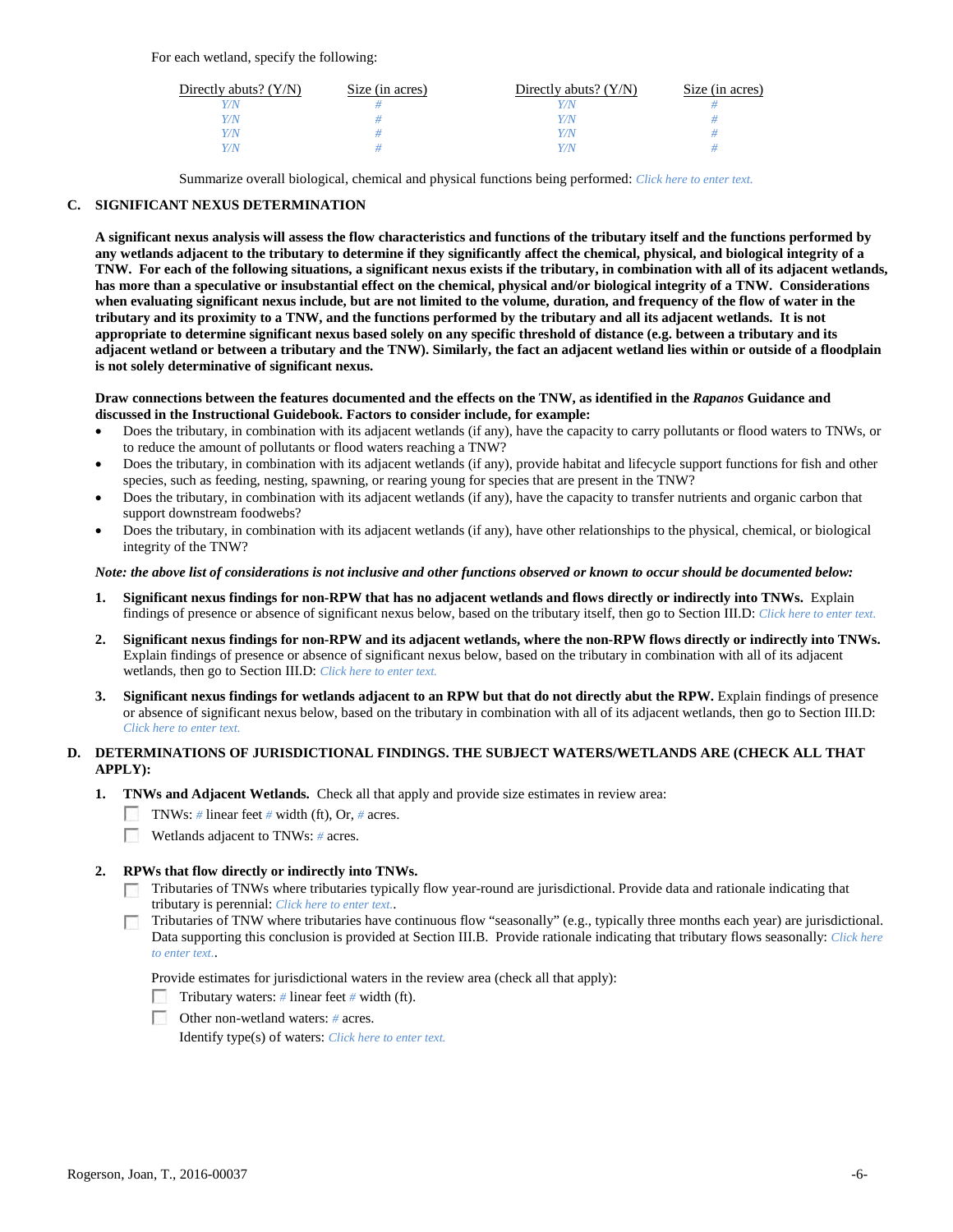### **3. Non-RPWs[8](#page-6-0) that flow directly or indirectly into TNWs.**

Waterbody that is not a TNW or an RPW, but flows directly or indirectly into a TNW, and it has a significant nexus with a **COLLEGE** TNW is jurisdictional. Data supporting this conclusion is provided at Section III.C.

Provide estimates for jurisdictional waters within the review area (check all that apply):

- Tributary waters: *#* linear feet *#* width (ft).
- Other non-wetland waters: *#* acres.
	- Identify type(s) of waters: *Click here to enter text.*

### **4. Wetlands directly abutting an RPW that flow directly or indirectly into TNWs.**

- **Barbara** Wetlands directly abut RPW and thus are jurisdictional as adjacent wetlands.
	- Wetlands directly abutting an RPW where tributaries typically flow year-round. Provide data and rationale indicating that tributary is perennial in Section III.D.2, above. Provide rationale indicating that wetland is directly abutting an RPW: *Click here to enter text.*

Wetlands directly abutting an RPW where tributaries typically flow "seasonally." Provide data indicating that tributary is seasonal in Section III.B and rationale in Section III.D.2, above. Provide rationale indicating that wetland is directly abutting an RPW: *Click here to enter text.*

Provide acreage estimates for jurisdictional wetlands in the review area: *#* acres.

### **5. Wetlands adjacent to but not directly abutting an RPW that flow directly or indirectly into TNWs.**

Wetlands that do not directly abut an RPW, but when considered in combination with the tributary to which they are P. adjacent and with similarly situated adjacent wetlands, have a significant nexus with a TNW are jurisidictional. Data supporting this conclusion is provided at Section III.C.

Provide acreage estimates for jurisdictional wetlands in the review area: *#* acres.

- **6. Wetlands adjacent to non-RPWs that flow directly or indirectly into TNWs.** 
	- Wetlands adjacent to such waters, and have when considered in combination with the tributary to which they are adjacent  $\sim$ and with similarly situated adjacent wetlands, have a significant nexus with a TNW are jurisdictional. Data supporting this conclusion is provided at Section III.C.

Provide estimates for jurisdictional wetlands in the review area: *#* acres.

## **7. Impoundments of jurisdictional waters. [9](#page-6-1)**

As a general rule, the impoundment of a jurisdictional tributary remains jurisdictional.

- Demonstrate that impoundment was created from "waters of the U.S.," or
- Demonstrate that water meets the criteria for one of the categories presented above (1-6), or
- Г Demonstrate that water is isolated with a nexus to commerce (see E below).

### **E. ISOLATED [INTERSTATE OR INTRA-STATE] WATERS, INCLUDING ISOLATED WETLANDS, THE USE, DEGRADATION OR DESTRUCTION OF WHICH COULD AFFECT INTERSTATE COMMERCE, INCLUDING ANY SUCH WATERS (CHECK ALL THAT APPLY):[10](#page-6-2)**

- which are or could be used by interstate or foreign travelers for recreational or other purposes.
- **1999** from which fish or shellfish are or could be taken and sold in interstate or foreign commerce.
- $\mathcal{N}_{\rm eff}$ which are or could be used for industrial purposes by industries in interstate commerce.
- **1999** Interstate isolated waters.Explain: *Click here to enter text.*
- $\sim$ Other factors.Explain: *Click here to enter text.*

### **Identify water body and summarize rationale supporting determination:** *Click here to enter text.*

Provide estimates for jurisdictional waters in the review area (check all that apply):

- Tributary waters: # linear feet # width (ft).
- Е Other non-wetland waters: *#* acres.

Identify type(s) of waters: *Click here to enter text.*

Wetlands: *#* acres.

 $\frac{1}{8}$ See Footnote # 3.

<span id="page-6-1"></span><span id="page-6-0"></span><sup>&</sup>lt;sup>9</sup> To complete the analysis refer to the key in Section III.D.6 of the Instructional Guidebook.

<span id="page-6-2"></span><sup>&</sup>lt;sup>10</sup> Prior to asserting or declining CWA jurisdiction based solely on this category, Corps Districts will elevate the action to Corps and EPA HQ for review consistent with the process described in the Corps/EPA *Memorandum Regarding CWA Act Jurisdiction Following Rapanos.*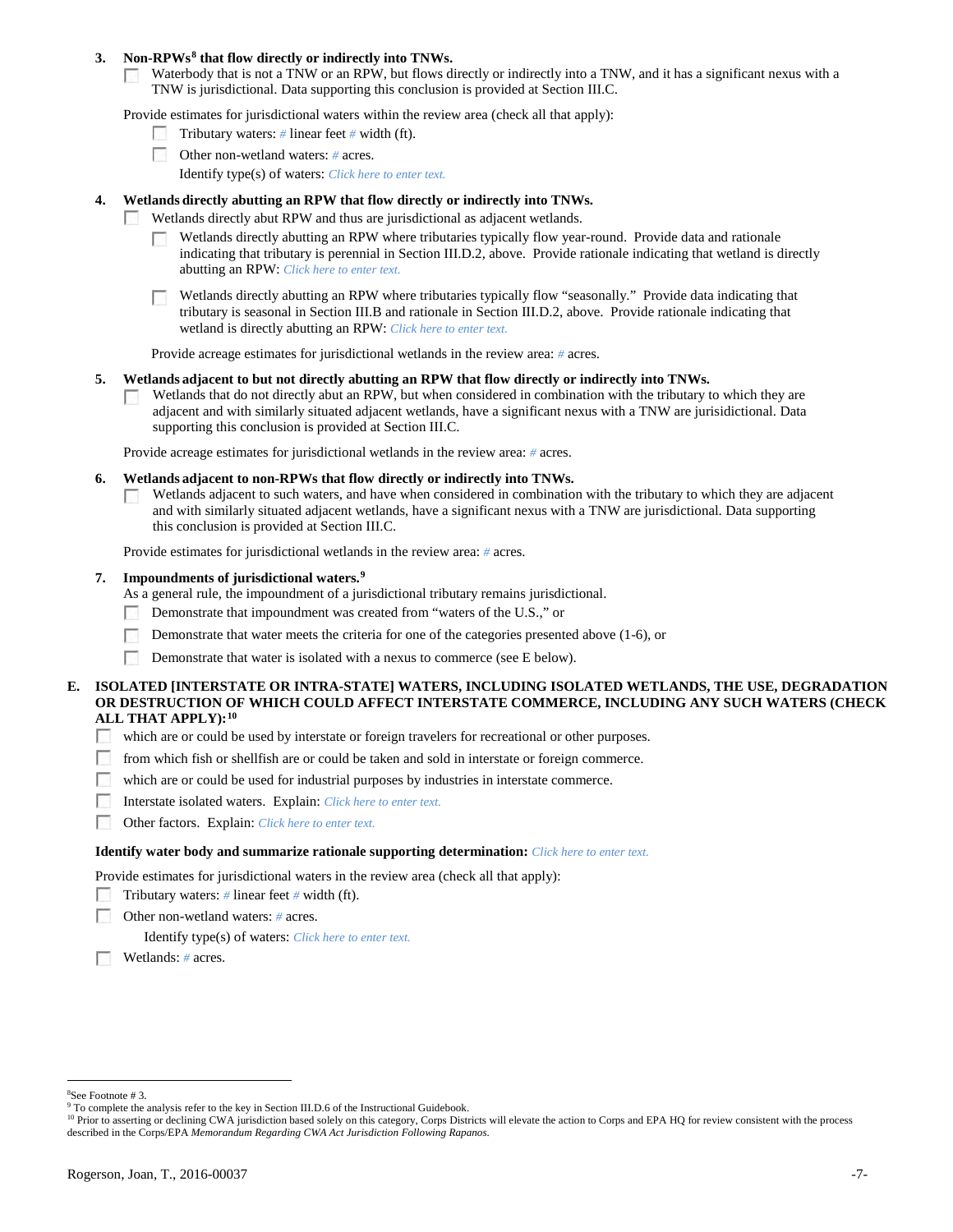| F.                 | NON-JURISDICTIONAL WATERS, INCLUDING WETLANDS (CHECK ALL THAT APPLY):                                                                                                                                                                                                                                                                                                                                                                            |
|--------------------|--------------------------------------------------------------------------------------------------------------------------------------------------------------------------------------------------------------------------------------------------------------------------------------------------------------------------------------------------------------------------------------------------------------------------------------------------|
| <b>FRI</b>         | $\Box$ If potential wetlands were assessed within the review area, these areas did not meet the criteria in the 1987 Corps of Engineers<br>Wetland Delineation Manual and/or appropriate Regional Supplements.<br>Review area included isolated waters with no substantial nexus to interstate (or foreign) commerce.<br>Prior to the Jan 2001 Supreme Court decision in "SWANCC," the review area would have been regulated based solely on the |
|                    | "Migratory Bird Rule" (MBR).                                                                                                                                                                                                                                                                                                                                                                                                                     |
| $\mathbf{r}$       | Waters do not meet the "Significant Nexus" standard, where such a finding is required for jurisdiction. Explain: Click here to enter text.                                                                                                                                                                                                                                                                                                       |
| г                  | Other: (explain, if not covered above): Click here to enter text.                                                                                                                                                                                                                                                                                                                                                                                |
|                    | Provide acreage estimates for non-jurisdictional waters in the review area, where the sole potential basis of jurisdiction is the MBR factors<br>(i.e., presence of migratory birds, presence of endangered species, use of water for irrigated agriculture), using best professional judgment<br>(check all that apply):                                                                                                                        |
|                    | Non-wetland waters (i.e., rivers, streams): $\#$ linear feet $\#$ width (ft).                                                                                                                                                                                                                                                                                                                                                                    |
|                    | Lakes/ponds: $# \, \text{acres.}$                                                                                                                                                                                                                                                                                                                                                                                                                |
|                    | Other non-wetland waters: # acres. List type of aquatic resource: Click here to enter text                                                                                                                                                                                                                                                                                                                                                       |
|                    | Wetlands: $#$ acres.                                                                                                                                                                                                                                                                                                                                                                                                                             |
|                    | Provide acreage estimates for non-jurisdictional waters in the review area that do not meet the "Significant Nexus" standard, where such a<br>finding is required for jurisdiction (check all that apply):                                                                                                                                                                                                                                       |
|                    | Non-wetland waters (i.e., rivers, streams): $\#$ linear feet $\#$ width (ft).                                                                                                                                                                                                                                                                                                                                                                    |
|                    | Lakes/ponds: $# \, \text{acres.}$                                                                                                                                                                                                                                                                                                                                                                                                                |
|                    | Other non-wetland waters: # acres. List type of aquatic resource: Click here to enter text                                                                                                                                                                                                                                                                                                                                                       |
|                    | Wetlands: # acres.                                                                                                                                                                                                                                                                                                                                                                                                                               |
|                    | <b>SECTION IV: DATA SOURCES.</b>                                                                                                                                                                                                                                                                                                                                                                                                                 |
|                    | A. SUPPORTING DATA. Data reviewed for JD (check all that apply - checked items shall be included in case file and, where checked and<br>requested, appropriately reference sources below):<br>Maps, plans, plots or plat submitted by or on behalf of the applicant/consultant: Click here to enter text.                                                                                                                                        |
| V                  | Data sheets prepared/submitted by or on behalf of the applicant/consultant.                                                                                                                                                                                                                                                                                                                                                                      |
|                    | Office concurs with data sheets/delineation report.                                                                                                                                                                                                                                                                                                                                                                                              |
|                    | Office does not concur with data sheets/delineation report.<br><b>Barbara</b>                                                                                                                                                                                                                                                                                                                                                                    |
|                    | Data sheets prepared by the Corps: Click here to enter text.                                                                                                                                                                                                                                                                                                                                                                                     |
|                    | Corps navigable waters' study: Click here to enter text.                                                                                                                                                                                                                                                                                                                                                                                         |
|                    | U.S. Geological Survey Hydrologic Atlas: Click here to enter text.                                                                                                                                                                                                                                                                                                                                                                               |
|                    | USGS NHD data.                                                                                                                                                                                                                                                                                                                                                                                                                                   |
|                    | USGS 8 and 12 digit HUC maps.                                                                                                                                                                                                                                                                                                                                                                                                                    |
| ∣V                 | U.S. Geological Survey map(s). Cite scale & quad name: Wayne, Penn Yan, Hammondsport, Keuka Park and Pulteney 1:24,000<br>USDA Natural Resources Conservation Service Soil Survey. Citation: Click here to enter text.                                                                                                                                                                                                                           |
|                    | National wetlands inventory map(s). Cite name: Click here to enter text.                                                                                                                                                                                                                                                                                                                                                                         |
| $\sim$             | State/Local wetland inventory map(s): Click here to enter text.                                                                                                                                                                                                                                                                                                                                                                                  |
|                    | FEMA/FIRM maps: Click here to enter text.                                                                                                                                                                                                                                                                                                                                                                                                        |
|                    | 100-year Floodplain Elevation is: Click here to enter text. (National Geodectic Vertical Datum of 1929)                                                                                                                                                                                                                                                                                                                                          |
| ⊽                  | Photographs: $\overline{\smile}$ Aerial (Name & Date): Bing, Google Maps                                                                                                                                                                                                                                                                                                                                                                         |
| г                  | Other (Name & Date): Click here to enter text.<br>or $\Box$                                                                                                                                                                                                                                                                                                                                                                                      |
|                    | Previous determination(s). File no. and date of response letter: Click here to enter text.                                                                                                                                                                                                                                                                                                                                                       |
| l.                 | Applicable/supporting case law: Click here to enter text.                                                                                                                                                                                                                                                                                                                                                                                        |
| <b>Participate</b> | Applicable/supporting scientific literature: Click here to enter text.                                                                                                                                                                                                                                                                                                                                                                           |
| ▽                  | Other information (please specify): Click here to enter text.                                                                                                                                                                                                                                                                                                                                                                                    |
|                    |                                                                                                                                                                                                                                                                                                                                                                                                                                                  |
|                    | <b>B. ADDITIONAL COMMENTS TO SUPPORT JD:</b>                                                                                                                                                                                                                                                                                                                                                                                                     |
|                    | K:\Reg\TNW Designations\New York\Keuka Lake\Support - Keuka Lake\An Excursion on the Keuka Maid by Richard Sherer.mht                                                                                                                                                                                                                                                                                                                            |
|                    | K:\Reg\TNW Designations\New York\Keuka Lake\Support - Keuka Lake\Beautiful Keuka Lake, Elmira Daily Advertiser,26 July 1902.mht                                                                                                                                                                                                                                                                                                                  |

K:\Reg\TNW Designations\New York\Keuka Lake\Support - Keuka Lake\It Started with a Steamboat An \_\_\_ - Google Book Search.mht

K:\Reg\TNW Designations\New York\Keuka Lake\Support - Keuka Lake\Keuka Lake - Information about the Finger Lakes Region and Wine Country.mht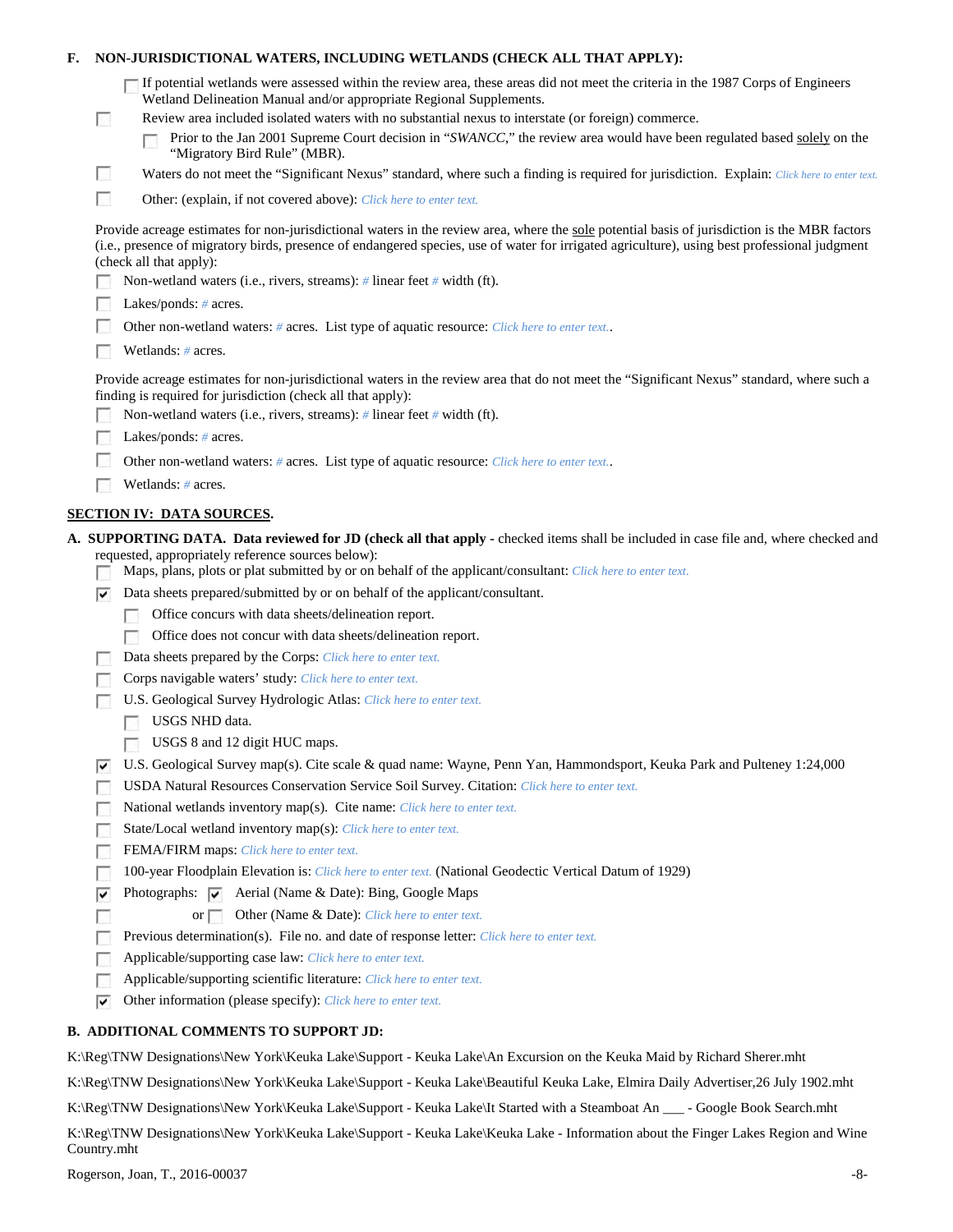K:\Reg\TNW Designations\New York\Keuka Lake\Support - Keuka Lake\Keuka Lake - NYS Dept\_ of Environmental Conservation.mht K:\Reg\TNW Designations\New York\Keuka Lake\Support - Keuka Lake\Keuka Lake Boats and Marine Service.mht K:\Reg\TNW Designations\New York\Keuka Lake\Support - Keuka Lake\Keuka Lake Outdoors Watersports Hunting Fishing.mht